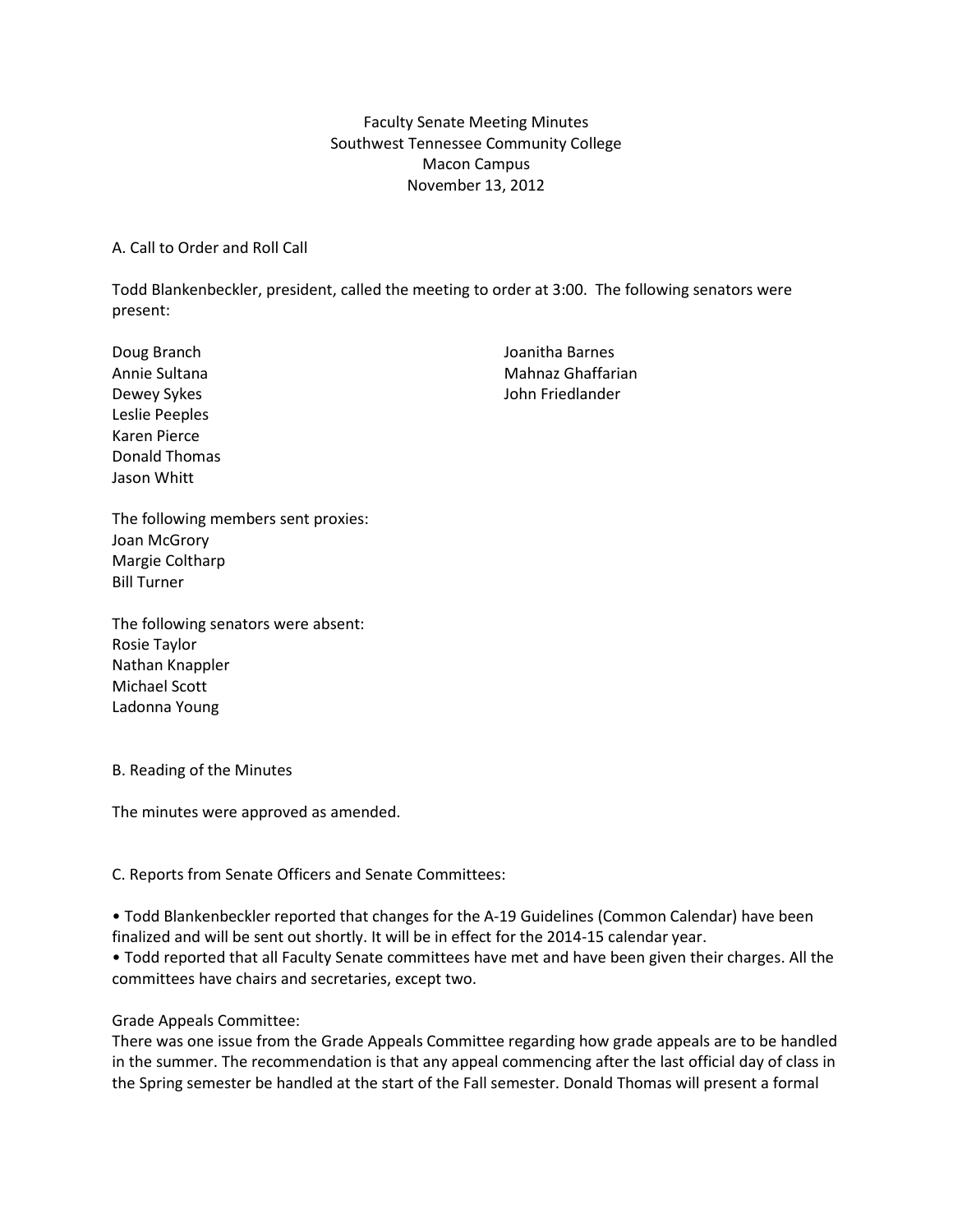recommendation at the next meeting for a vote. If approved, that recommendation will be forwarded to the Administration.

Faculty Development and Evaluation Committee:

The FDEC Committee is still in the process of streamlining procedures for faculty development. Concerns were raised about the established timelines, the amount of paperwork involved for out-of-town travel, and delays in getting signatures. Todd Blankenbeckler renewed his commitment to getting the Faculty Senate its own website so that documents and procedures can be centralized in one place.

D. Unfinished Business:

Todd Blankenbeckler proposed the following revisions to the Faculty Senate Constitution:

### Article VI – Section B:

The existing language states: "The Election Committee shall arrange for designated polling sites at each campus or teaching center, or administer the online voting process…" The recommendation is to delete "arrange for designated polling sites at each campus or teaching center, or."

### Article XII – Sections A – F:

The recommendation is to change the number of committee members on each committee to a range of 9 to 15 members.

## Article XIII – Section B:

The existing language states: "Each academic department will submit to the President of the Faculty Senate the name of a tenured faculty member to serve in the pool for the selection of the sevenmember committee."

It was pointed out that divisions have always submitted two names for consideration. Also, now that there are no longer three divisions, how should the Promotion and Tenure Committee be constructed? Present practice is seven members and two alternates. However, there are no instructions on when an alternate may be called upon. Additionally, there are neither provisions nor guidelines for the Promotion and Tenure Appeals Committee.

Todd Blankenbeckler also made the following proposals concerning the Faculty Senate Bylaws:

## Article V under "Membership":

The recommendation is to remove the language "First-year faculty members are not eligible to serve on Senate committees."

#### Article V – Section A:

The recommendation is to remove the language "The Senate Executive Committee members cannot serve on other standing committees of the Senate."

Article V – Standing Committees of the Faculty Senate: Again, the recommendation is to set the membership of each committee to a range of 9 to 15 members.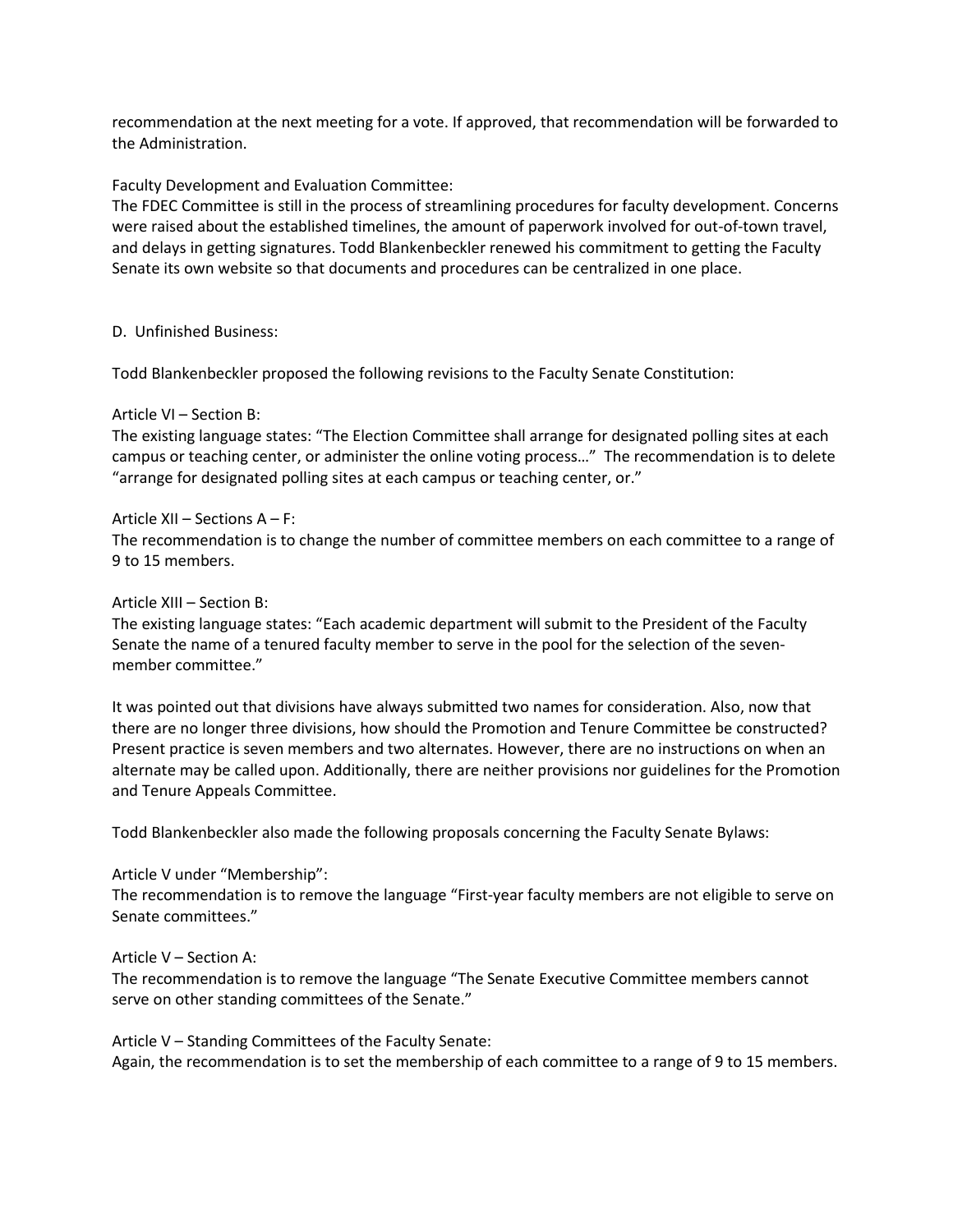Under the Academic Matters Committee:

The recommendation is to remove "academic advisement" as a charge and move that responsibility to the Faculty Advising Committee. In addition, it is recommended that the "staff member" designation be eliminated from the committee.

All changes were temporarily approved. Todd will make revisions for the next meeting to send to all faculty. The recommendations and revisions must be approved by two-thirds of the faculty in order to pass.

E. New Business:

• Selection of Promotion and Tenure Committee:

The following names were selected by random draw to serve on the 2012-13 Promotion and Tenure Committee:

Khalil Rassy – Mathematics Rodney Whitaker – Languages and Literature Sharon Livesay – Nursing Sindy Abadie – Business and Legal Studies Doug Branch – Languages and Literature Patrick Foley – Communications, Graphics and Fine Arts

Alternates: Melvin Tuggle – Social Behavioral Sciences Dewey Sykes – Technologies

The following names were selected by random draw to serve on the 2012-13 Promotion and Tenure Appeals Committee:

Bill Weppner – Mathematics Melinda Wade – Social and Behavioral Sciences Lisa Jones – Technologies Gerald Foon – Allied Health Judy Hatmaker – Natural Sciences Thurston Shrader – Business and Legal Studies Linda Pope – Dietetics

Alternates: Michael Scott – Communications, Graphics and Fine Arts Roma Magtoto – Nursing

• Todd Blankenbeckler presented the Senate with an email from Jim Bitter, Chair of the Faculty Sub-Council, regarding a resolution from UT on Same Sex Couple Benefits. The Senate is being asked to provide input into whether the Faculty Sub-Council should: 1) send a letter of support (or not) to the UT Faculty Senate in relation to their resolution, 2) develop their own resolution (or not) of this issue to forward to the Board of Regents for consideration, or, 3) remain neutral and take no stand either way.